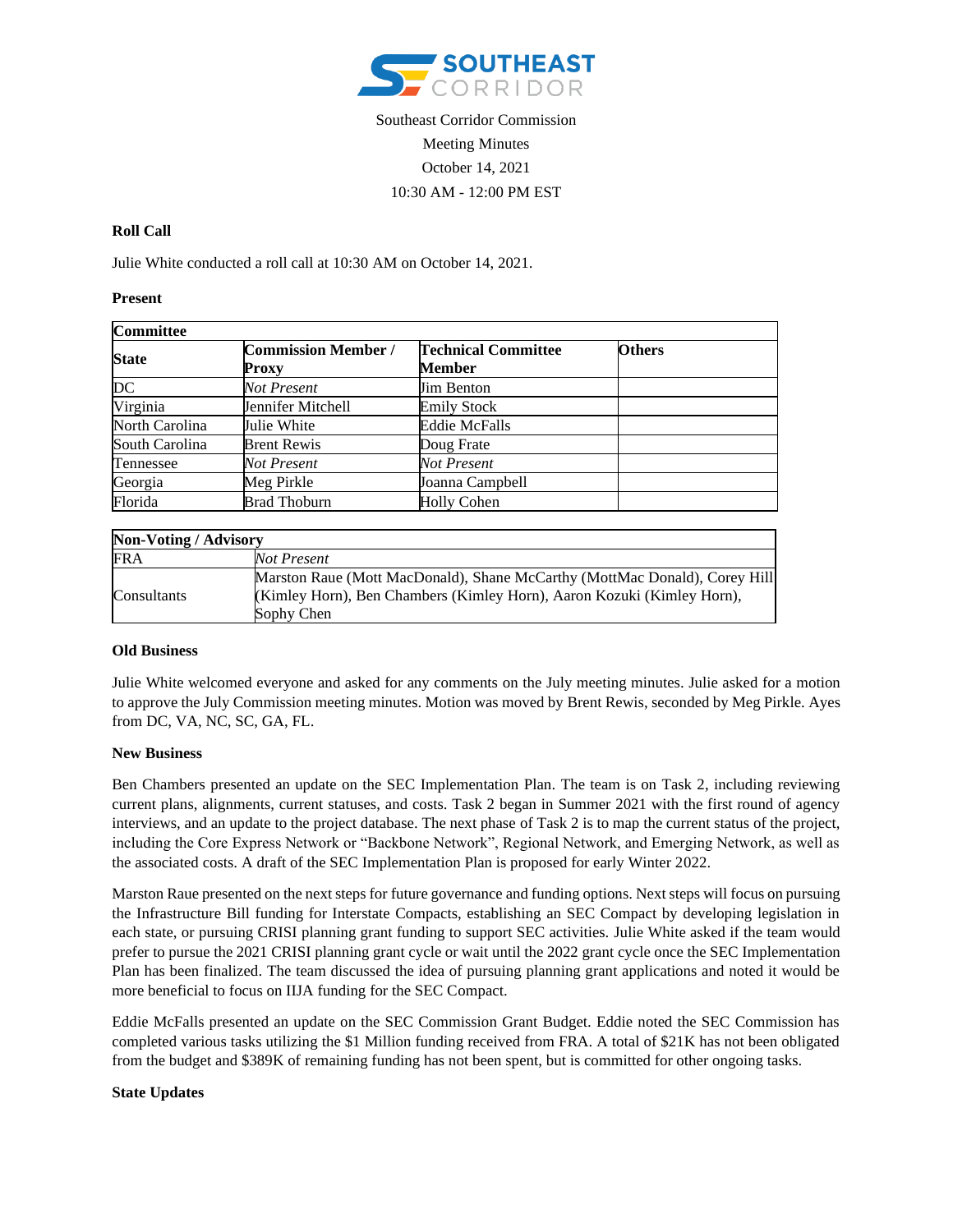The States presented on the following new or existing rail initiatives:

- **Washington, DC:** N/A
- **Virginia:** 
	- o Pursuing preliminary engineering on the Long Bridge Project.
	- $\circ$  Pursuing engineering and design for the 4<sup>th</sup> track, and in the procurement stage for the Springfield flyover project.
	- o Opening the Section 106 process for the DC to RVA project to review resource impacts in Richmond.
	- o Reviewing CRISI grant opportunities for station improvements and a new station in southwestern VA.
	- o Finalizing agreements with NS for additional frequencies to Roanoke and an extension to Christiansburg.
- **North Carolina:** 
	- o Opened the Carolina/CSX Intermodal Facility.
	- o Passenger services on the *Carolinian* are operating above pre-COVID-19 ridership levels.
	- o Charlotte Gateway Station project continues to advance with work scheduled to be completed in 2023.
	- o Working with the City of Charlotte on a large public-private-partnership station development, which is scheduled to open in 2024.
	- o Working with communities along the S-Line to further the property acquisition phase and TOD planning portion of the project.
	- o Advancing the fleet procurement by meeting with internal and external stakeholders to expedite the procurement process.
- **South Carolina:**
	- o Managing the Upstate Express Project on behalf of the SC Ports Authority and NS to expand additional capacity to the line between Colombia and the Inland Port Grier; scheduled to be completed by October 2023.
	- o Managing the Assembly Street Railroad Corridor and Consolidation project in downtown Columbia, which addresses rail crossing issues between NS and CSX. Project has almost finalized the Environmental Assessment and conceptual engineering phase in order to preposition for additional funding for the Construction phase of the project.
	- o Awarded a \$25 million INFRA grant to construct a 25-mile rail connection from Camp Hall to an industrial site north of Charleston, which allows access to CSX's rail line connecting the Port of Charleston with Port Dillion.
- **Tennessee:**
	- o Governor awarded \$85 million over a 20-year period, with 17 contracts currently waiting to begin shortline and bridge rehabilitation work.
	- o State of TN was selected for the Blue Oval development, which is an automobile and battery manufacturing facility scheduled to open in 2025; the facility will generate 6,000 new jobs in Haywood County in rural, West TN. CSX will have a direct connection to the facility.
	- o Trolleys in Memphis have been shut down. One trolley line has reopened and currently in the process of re-certifying the additional lines.
	- o Pursuing CRISI grant applications for the rehabilitation or replacement of a bridge bundle.
- **Georgia:**
	- o GDOT is monitoring the Infrastructure Bill to pursue funding for a Tier II EIS for the Atlanta to Savannah project and for the Atlanta to Charlotte project.
	- o Monitoring CRISI applications to develop the freight rail improvement projects on the shortlines; specifically, Class II upgrades.
	- o Continuing to move forward on the Rail Bridge Inspections Program to identify rail bridge deficiencies and needs; developed a GIS database to collect and retain the information; working to